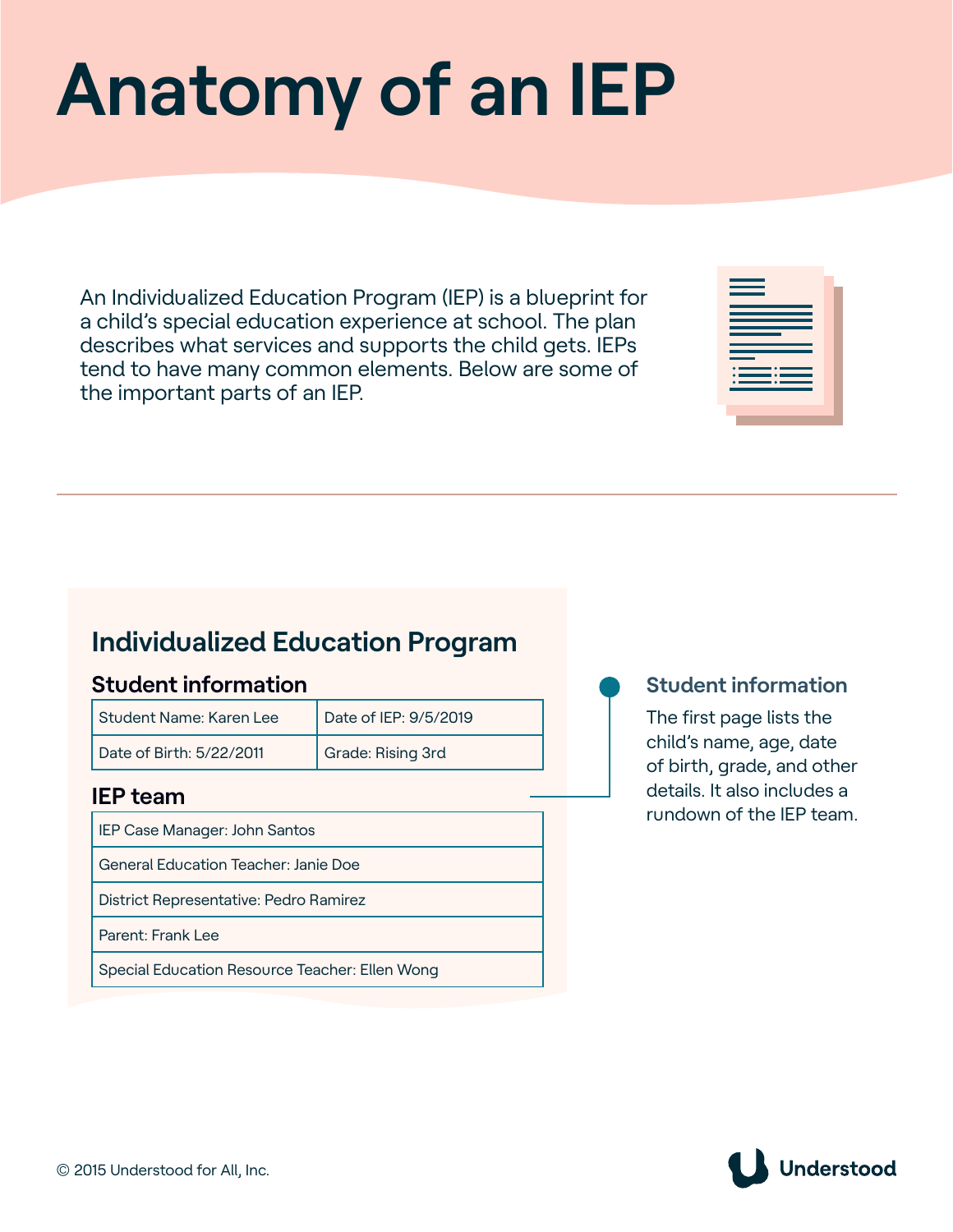# **Present level of educational performance**

#### **Academic performance**

Karen is a kind, helpful third grader who is always willing to work hard, even on tasks that are difficult for her. She has a strong love of learning and will seek out books relevant to her interests of the outdoors and animals. She is also quite articulate in classroom discussion.

However, while Karen is presently meeting grade-level expectations in math, she continues to show significant difficulty in the area of reading fluency and comprehension compared to her classroom peers. Karen is able to decode single letters, vowel combinations, and digraphs (like "ch" or "sh") in short, consonant-vowel-consonant (CVC) words, where she is 80% accurate, on average. She has difficulty applying these skills when reading multi-syllable words, where she is 35% accurate, on average, or when reading words in actual passages of text. Recent measures show that Karen is able to read third-grade passages at a rate of 40 words per minute, with 85% accuracy and less than 65% text comprehension.

Students in third grade are expected to read 100-140 words per minute, and answer comprehension questions with 90-100% accuracy. Karen is able to read late first-grade passages at 90 words per minute, with 95% accuracy, and comprehension at 90% accuracy on average. This is Karen's independent reading level. Karen's reading difficulties affect her participation in the general education curriculum by making it impossible for her to read grade-level text independently and learn grade-level content effectively.

# **Present level of educational performance (PLOP, PLAAFP, or PLP)**

This describes the child's current abilities, skills, challenges, and strengths. It may also discuss social skills and behavior.

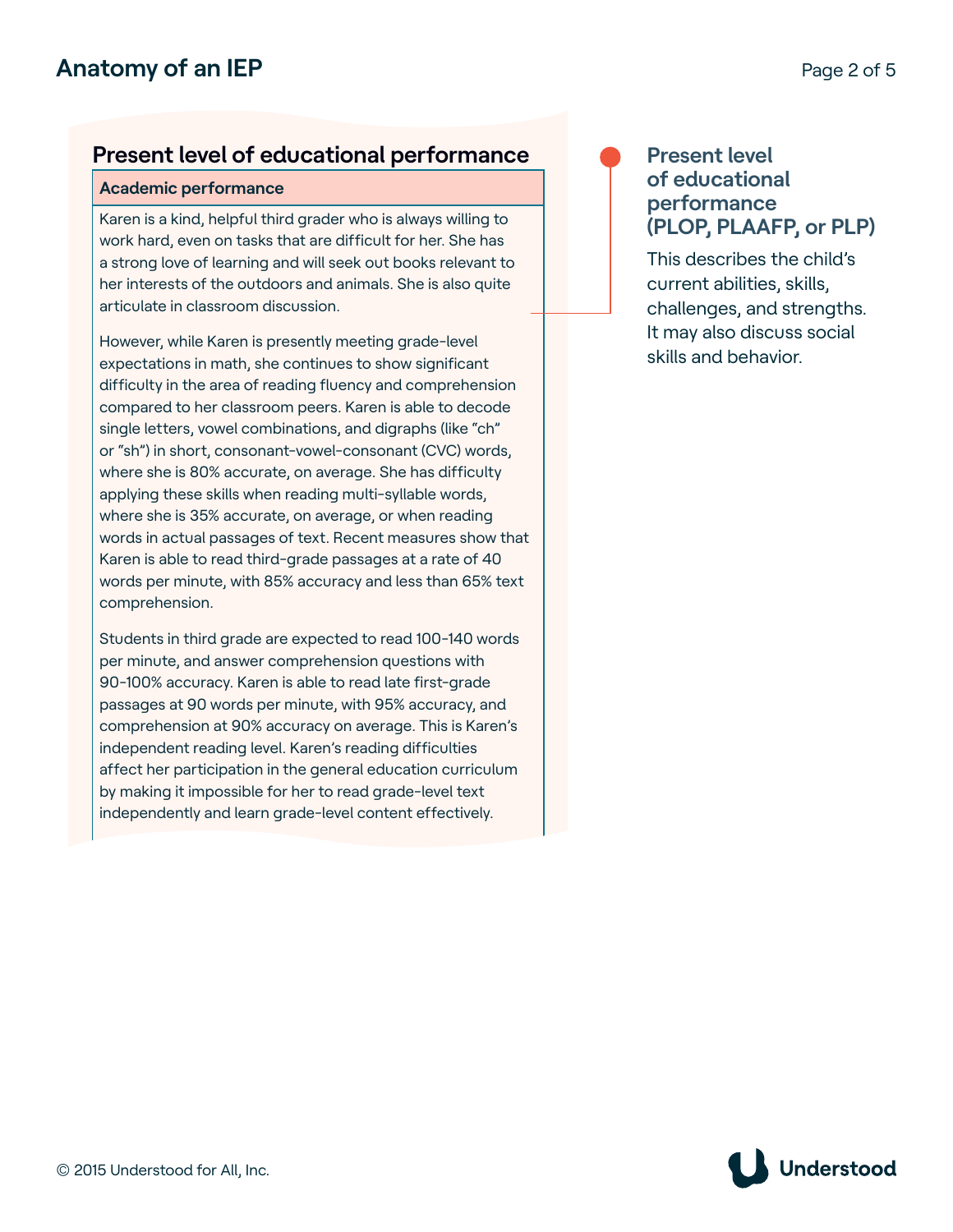# **Anatomy of an IEP** Page 3 of 5

# **Annual goals**

#### **Goal 1**

Karen will increase her reading fluency from 90 words per minute in late first-grade passages to 90 words per minute in late second-grade passages.

#### **Objectives:**

- 1. Given phonological awareness instruction, Karen will read unfamiliar 2- and 3-syllable words with at least 85% accuracy over two consecutive trials as measured on reading post-tests administered by the special education resource teacher.
- 2. Given instruction in a sight-word reading program, Karen will read 180 high-frequency words with 85% accuracy over two consecutive trials as measured by the special education resource teacher.

#### **Goal 2**

Karen will increase her reading comprehension from 90% accuracy at the late first-grade level to 90% accuracy at the late second-grade level.

#### **Objectives:**

- 1. Given pre-teaching of new vocabulary, picture supports, and up to three adult prompts, Karen will correctly answer comprehension questions about events in a late secondgrade text with 90% accuracy over two consecutive trials as measured by the special education resource teacher.
- 2. Given pre-teaching of new vocabulary and up to three adult prompts, Karen will correctly answer comprehension questions about short, late second-grade passages.

#### **Progress reporting**

Progress toward annual goals will be measured through classwork, observation, tests and quizzes, and written reports. Karen's parents will receive a quarterly written report on her progress.

# **Annual goals**

These should consist of academic and functional skills that the child can reasonably accomplish during the school year. Each is broken down into shorter-term objectives.

# **Progress reporting**

The IEP states how the IEP team will keep track of the child's progress toward annual goals.

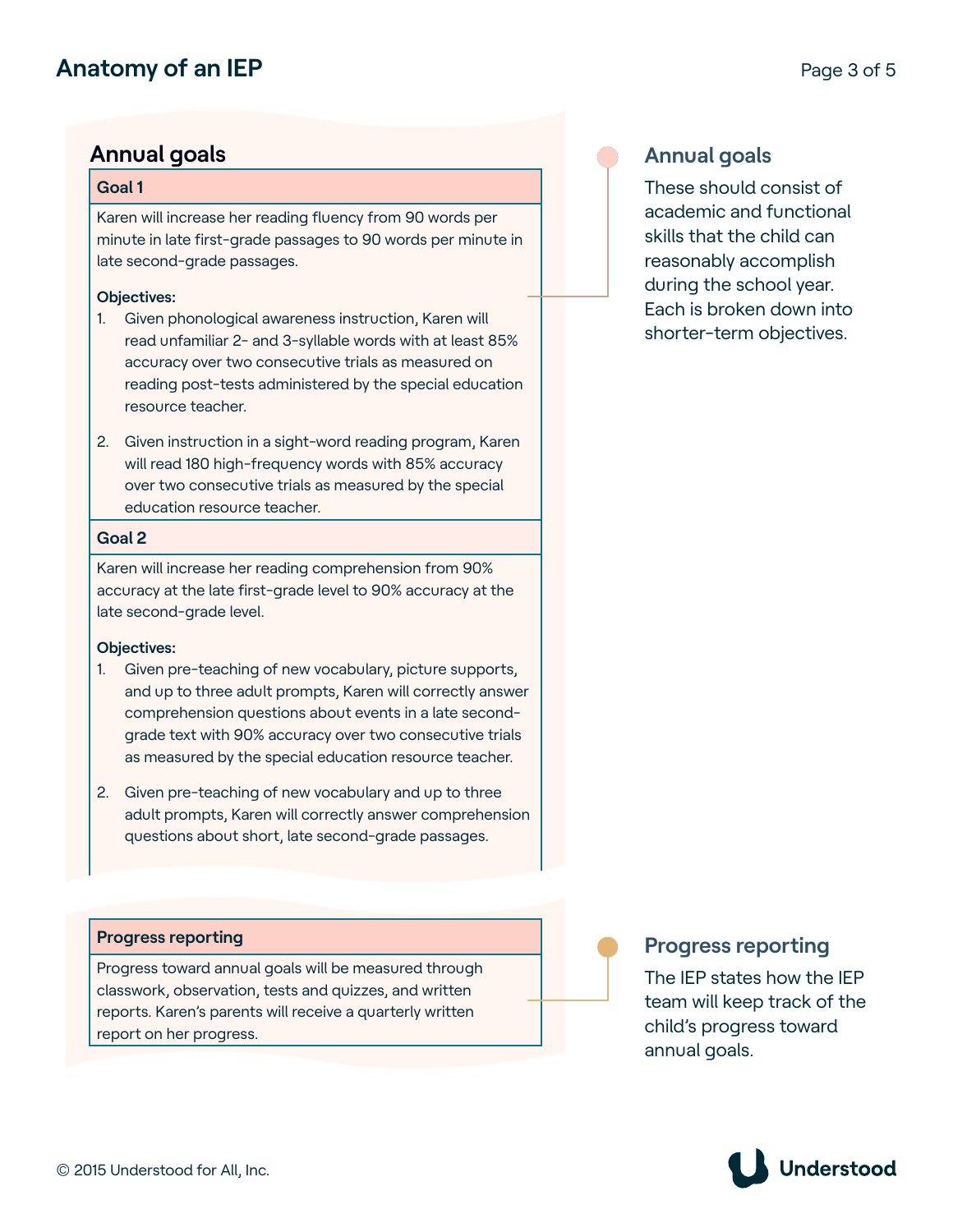# **Anatomy of an IEP** Page 4 of 5

# **Services**

| minutes per session<br>Reading Instruction<br>Instructional Setting: Special<br>Location:<br><b>ABC Elementary School</b><br>Education Small Group | Frequency: Once daily for 60 |
|----------------------------------------------------------------------------------------------------------------------------------------------------|------------------------------|
|                                                                                                                                                    |                              |
|                                                                                                                                                    |                              |
|                                                                                                                                                    |                              |
| Duration: 9/15/2019 - 6/1/2020                                                                                                                     |                              |

# **Supplementary aids and services**

**The student will be provided with the following accommodations/modifications:**

|                                                | Accommodation/Modification: Textbooks on CD/tape |  |  |  |
|------------------------------------------------|--------------------------------------------------|--|--|--|
| Frequency:<br>Daily                            | Location:<br>ABC Elementary School and at home   |  |  |  |
| Instructional Setting: All classes and at home |                                                  |  |  |  |
| Duration: 9/15/2019 - 6/1/2020                 |                                                  |  |  |  |
|                                                |                                                  |  |  |  |

### **Services**

Here, the IEP details:

- 1. What special education services the child will get and for how long
- 2. Any services outside the school year (like summer services)
- 3. Any "transition planning" to get the child ready for life after high school

# **Supplementary aids and services**

The IEP specifies what accommodations the child will get in school — like a seat at the front of the class. It also details any modifications. These are changes to what's expected of the child — like less homework. This section will also include information about any assistive technology the child needs.